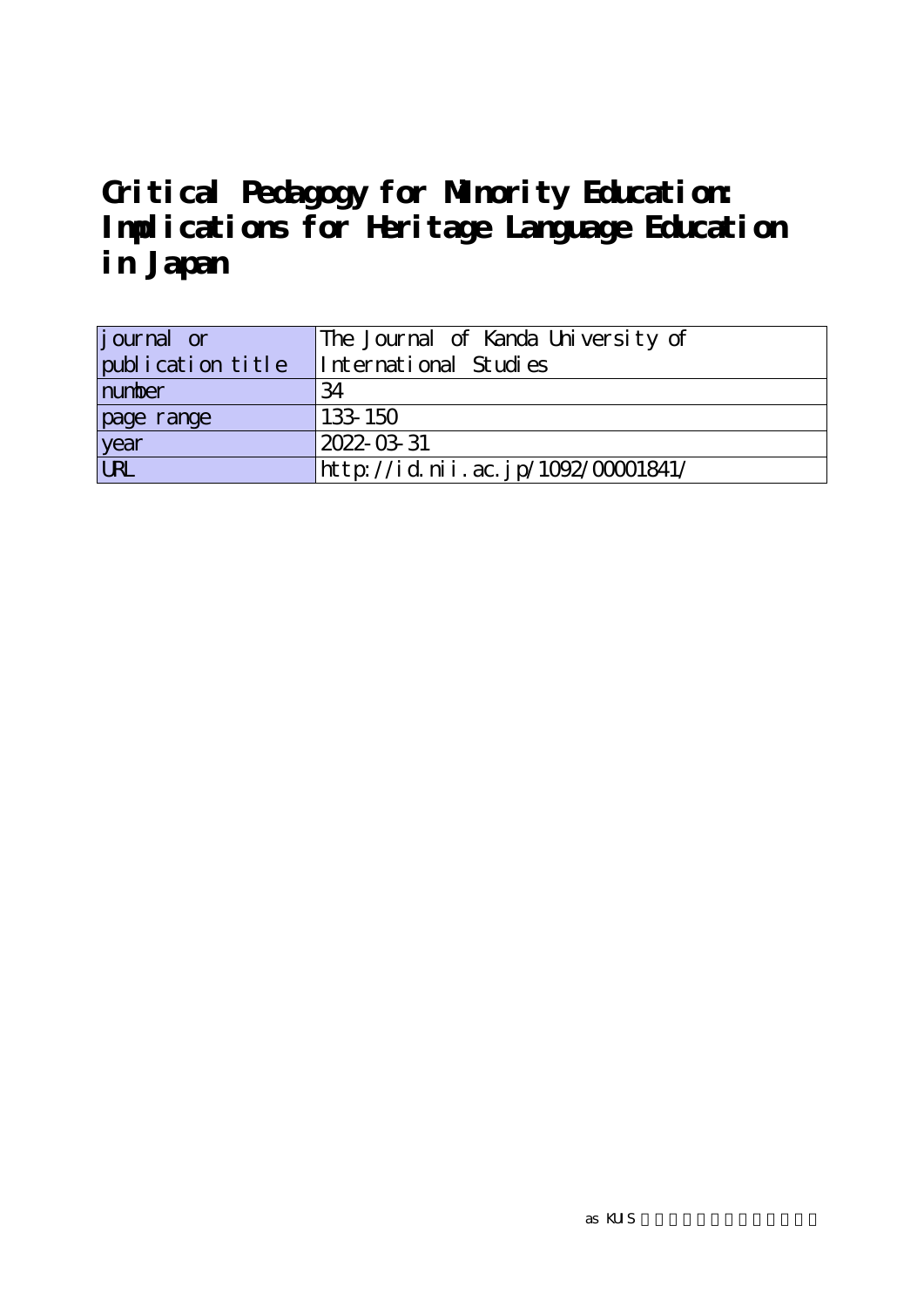Megumi Sugita<sup>1</sup> Siwon Park<sup>2</sup>

## **Abstract**

This paper discusses critical pedagogy for minority education and explores its implications for heritage language education in Japan. As a conceptual framework, we employ critical theory promoted by the Frankfurt School philosophers in the 1920s and 1930s. Primarily, we perceive critical thinking as an educational perspective that critical pedagogists have brought into the field. After giving an overview of the development of critical pedagogy, we will review how second language educators have understood critical pedagogy and adopted it into their practices. Finally, we will consider some of its implications for minority and heritage language education in Japan.

<sup>1</sup> 神田外語大学外国語学部アジア言語学科タイ語専攻准教授。

<sup>2</sup> 神田外語大学グローバル・リベラルアーツ学部グローバル・リベラルアーツ学科教授。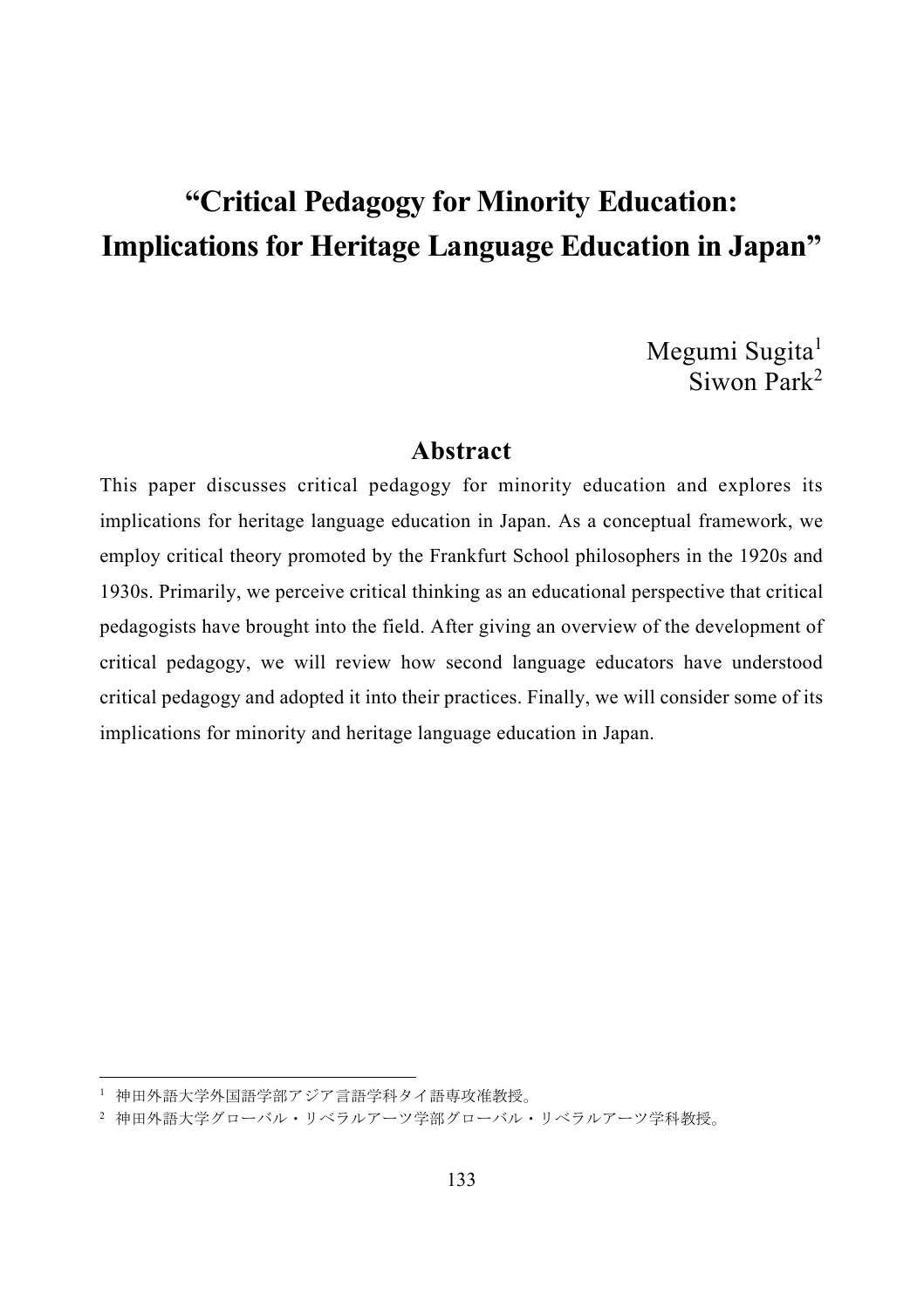The Journal of Kanda University of International Studies Vol. 34 (2022)

# **1. Herbert Marcuse's "One-dimensional Man"**

Frankfurt School thinkers held the view that contemporary societies are "closed," and technological rationalism had led to modern development and advancement. In "Onedimensional Man," Herbert Marcuse (1964) maintains that technology is "a social process" in which humans are inseparably involved with each other. Technological rationalism, for Marcuse, is dominative. It refers to a form of oppression that rejects the possibility of change and thus weakens the human ability to think critically. Technology places great importance on "efficiency," and it makes any critical protest irrational. According to Marcuse, a person under capitalism is "one dimensional," in the sense that he bears no trace of the conflicts that make him multi-dimensional and capable of change.

# **2. Critical Pedagogy for Education**

The critical thinking movement in education started in Europe in the mid-twentieth century. Factors such as government domination over the economy, social and cultural hegemony, and the labor movement led to the critical thinking movement in education.

Critical pedagogy was developed from critical theory to study the existence of social dominance in education and provide students with a voice to challenge oppression. The ultimate goal of critical pedagogists was to change society by helping the oppressed become emancipated (Uddin, 2019). Thus, critical pedagogy offers an effective way to enhance the critical thinking capability of students and provides them with a voice to speak up. Paulo Freire (1967), a Brazilian educator, saw that the significance of critical pedagogy lay in its characteristics of having learners engage actively in their learning process, thus being able to develop their own opinion and position. He sought to promote critical literacy skills among socially oppressed Brazilian farmers and reveal the ways in which minorities were marginalized in society (Ooiwa-Yoshizawa, 2012).

The term "critical pedagogy" was first introduced by Freire and an American/Canadian scholar Henry Giroux. They aimed to understand the oppression of an individual, a group,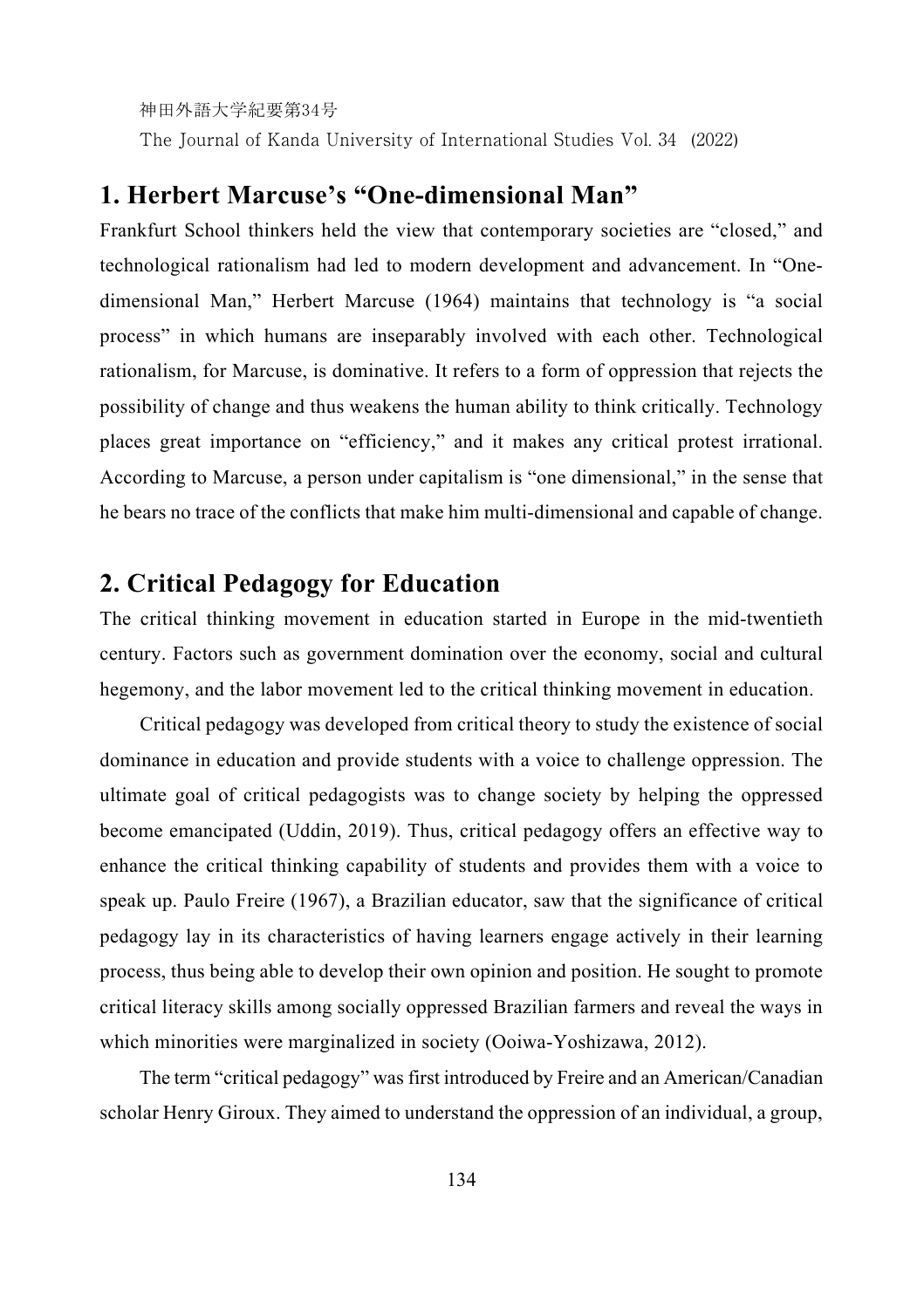and society. Freire initially interpreted "oppression" as what was experienced by the working class at the hands of the ruling class. However, as radical social thinking spread, along with the growth of social movements toward the end of the twentieth century, other aspects of oppression, such as gender, race, peace, and the environment, became more apparent.

Freire criticized the conventional views in education that presume learners are "empty agents" who blindly receive knowledge from the teacher. Instead, he advocated for a more learner-centered approach and acknowledged "empowerment" as an aim of education that should fundamentally be based on dialogues. Freire's fundamental idea behind his approach is to liberate learners from social and cultural hegemony, a position in line with the arguments developed by thinkers in the Frankfurt School.

According to Crookes (2012), one central feature of Freire's approach was that the elements of the language curriculum should relate to the issues students face in their lives and the situations that are or may turn out to be problematic, which could be changed and improved through acquiring literacy. In addition, since one of the goals of Freire's approach was to foster freedom in students and improve their ability to act, the students themselves played a substantial role in the development of the curriculum and even of the teaching materials.

Today, school authorities, especially those in East Asian countries, including Japan, rely heavily on various tests to evaluate teacher effectiveness and student achievement. Preparing for and passing an entrance examination for a prestigious university is so difficult for high school students that it is termed *"juken sensou"* (entrance examination war) in Japanese. High schools are often ranked based on the number of successful students who have passed the entrance examination for elite universities. As a result, many high school teachers are busy preparing their students for high-stakes tests rather than collaboratively promoting life-long learning and fostering students' freedom.

Some Japanese educators have attempted to employ the central themes of the critical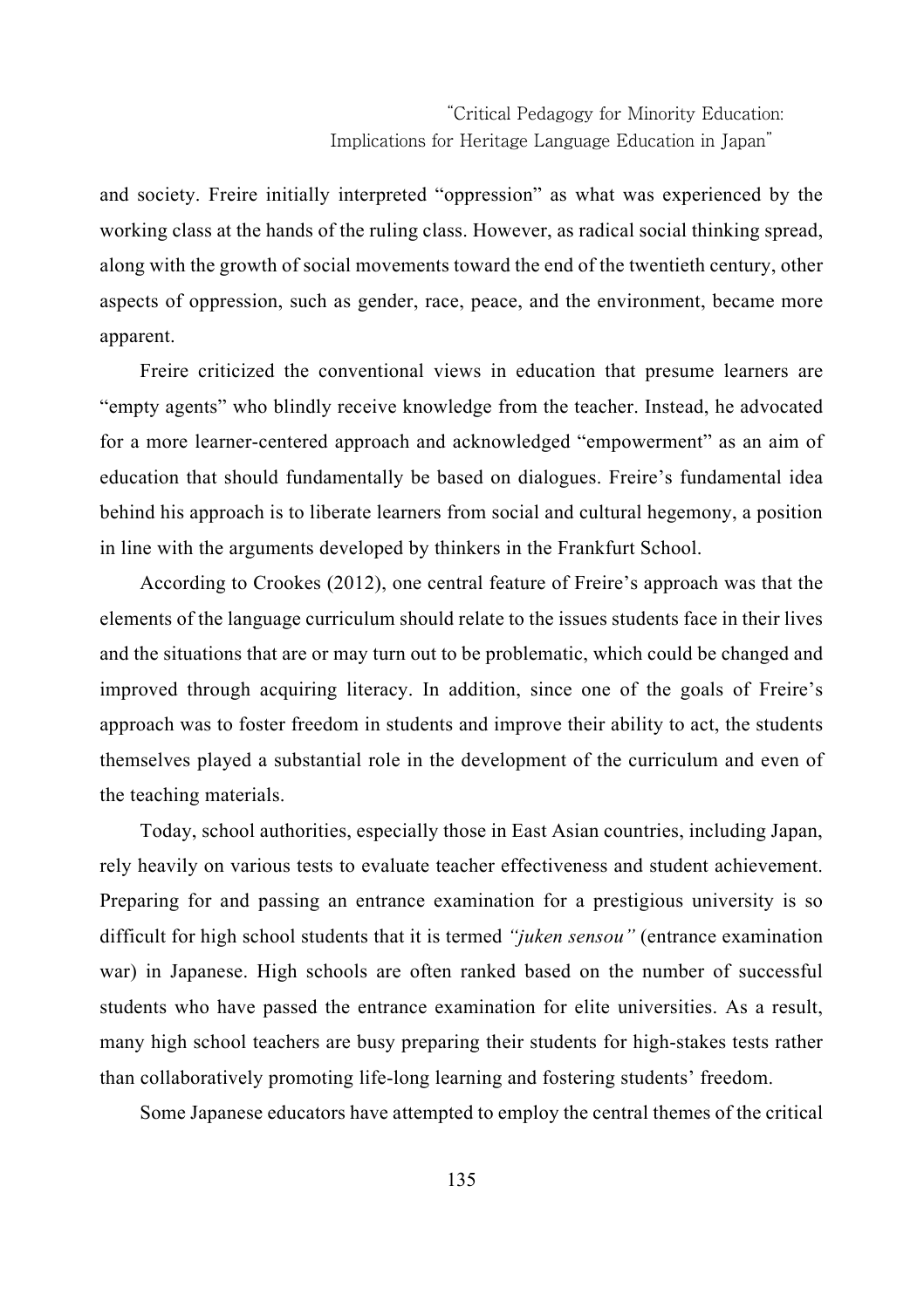The Journal of Kanda University of International Studies Vol. 34 (2022)

approach to curriculum development in school settings. Son (1996), for example, suggests that critical thinking in curriculum development can be re-conceptualized as a rationality that presupposes criticism, transcendence, and emancipation. He questions the traditional curriculum development approaches that value conformity and instead calls for the need to resist stable and positive thinking. He further points out that the conventional curriculum in Japan is lacking in its function as political criticism.

Resistance and disobedience in school or classroom settings have typically been overlooked in curriculum development research. Son (1996) concludes that the critical thinking approach is valuable for curriculum development as it does not capture resistance and disobedience as psychopathological symptoms but explores them as part of an individual student's emotions and personality.

Similarly, Chacón (2009) reports on EFL (English as a Foreign Language) teachereducation courses in Venezuela and describes how she transformed the curriculum of non-native English-speaking teachers (NNESTs) by introducing the critical language awareness (CLA) approach into the teacher-training program. She highlights the hegemonic status that English has as an international lingua franca, creating unequal relations of power between native speakers and non-native speakers of English. She argues that a critical approach to educating EFL teachers should address the teaching self in its broader sociohistorical context. From this perspective, the education of NNESTs demands "an emancipatory curriculum" (p. 215) that raises teachers' awareness of how language intersects with race, gender, and power.

In her conclusion, Chacón (2009) illustrates three categories that emerged from the findings, each of which represent the participants' perceptions of race relations and the effects that instruction produced on their subjectivities: 1) awareness of the prevalence of color blindness, 2) recognition of one's own and of others' racist attitudes, and 3) media's influence on biases, racial prejudices, and stereotypes.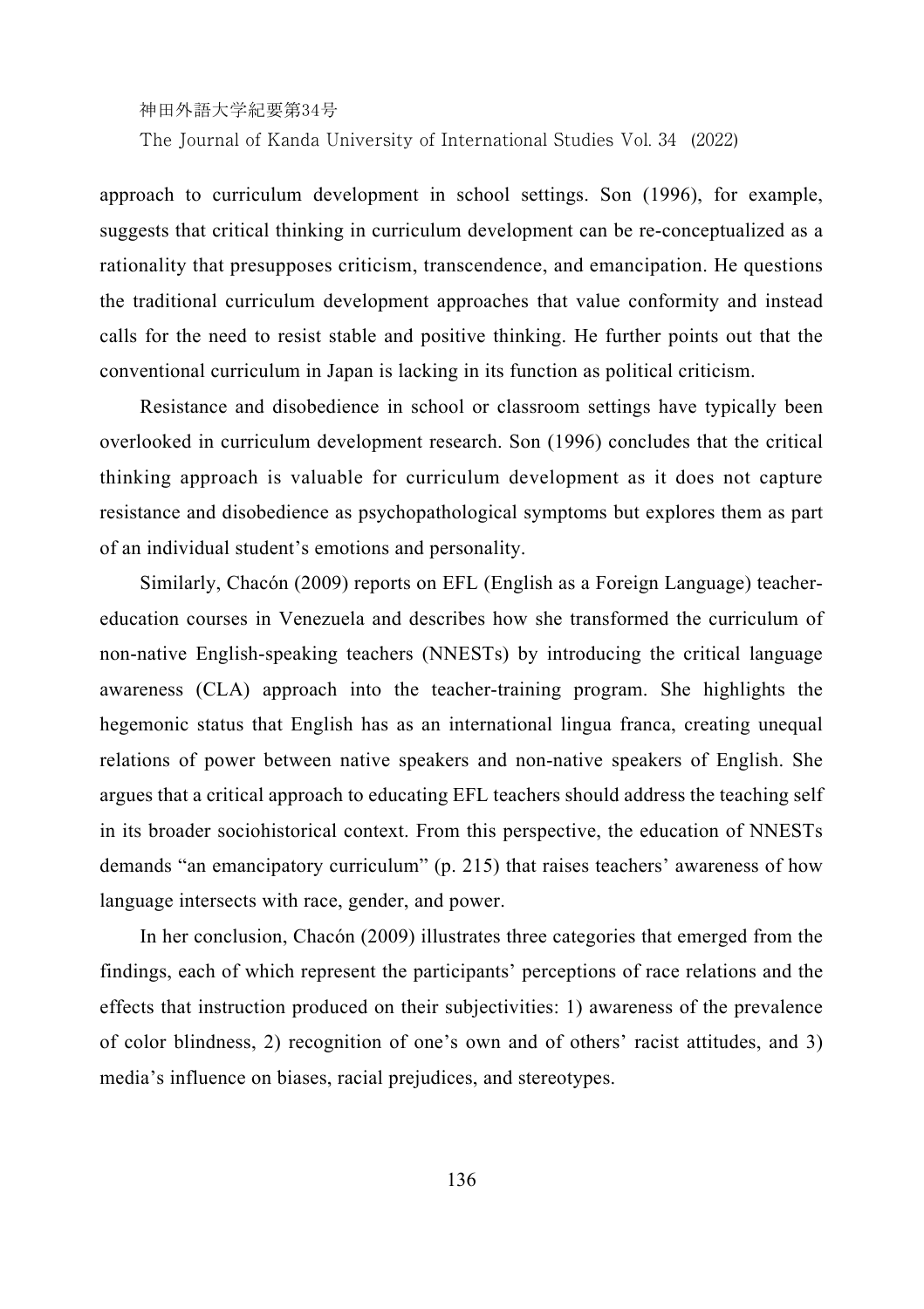# **3. Critical Approach to L2 Research**

At the center of the discussion of critical pedagogy for L2 teaching is the perception of society as being unequal and unfair. Under such presuppositions, L2 researchers have focused on the relationship between language and social change. In his recent work, Pennycook (2021) provides an overview of Critical Applied Linguistics, which has drawn on the Frankfurt School in various ways. By "critical," he means "taking social inequality and social transformation as central to one's work" (p. 26). He also highlights the need for applied linguists to critically understand "multilingualism" in a broader social, political context:

The recognition of multilingualism as the norm from which we should observe language learning and use is important, but without a broader social agenda around the political economy of multilingualism, a multilingual turn does not carry enough critical weight in itself. (p.17)

Likewise, Norton and Toohey (2004) note:

Language is not simply a means of expression or communication; rather, it is a practice that constructs, and is constructed by, the ways language learners understand themselves, their social surroundings, their histories, and their possibilities for the future.  $(p, 1)$ 

This is very true when we see ourselves as L2 learners: Our L2 identity is formed, reshaped, and transformed whenever we speak, write, read, and listen to L2. We constantly look back on our past and look forward to the future as L2 learners by using the language.

Norton (2000) investigated how power relations impact L2 learning by an immigrant woman in Canada. She argues that it is necessary to problematize dichotomous distinctions between the language learner and the language learning context by assuming that power does not operate only at the macro-level of powerful institutions but also at the micro-level of everyday social encounters between individuals. She further notes that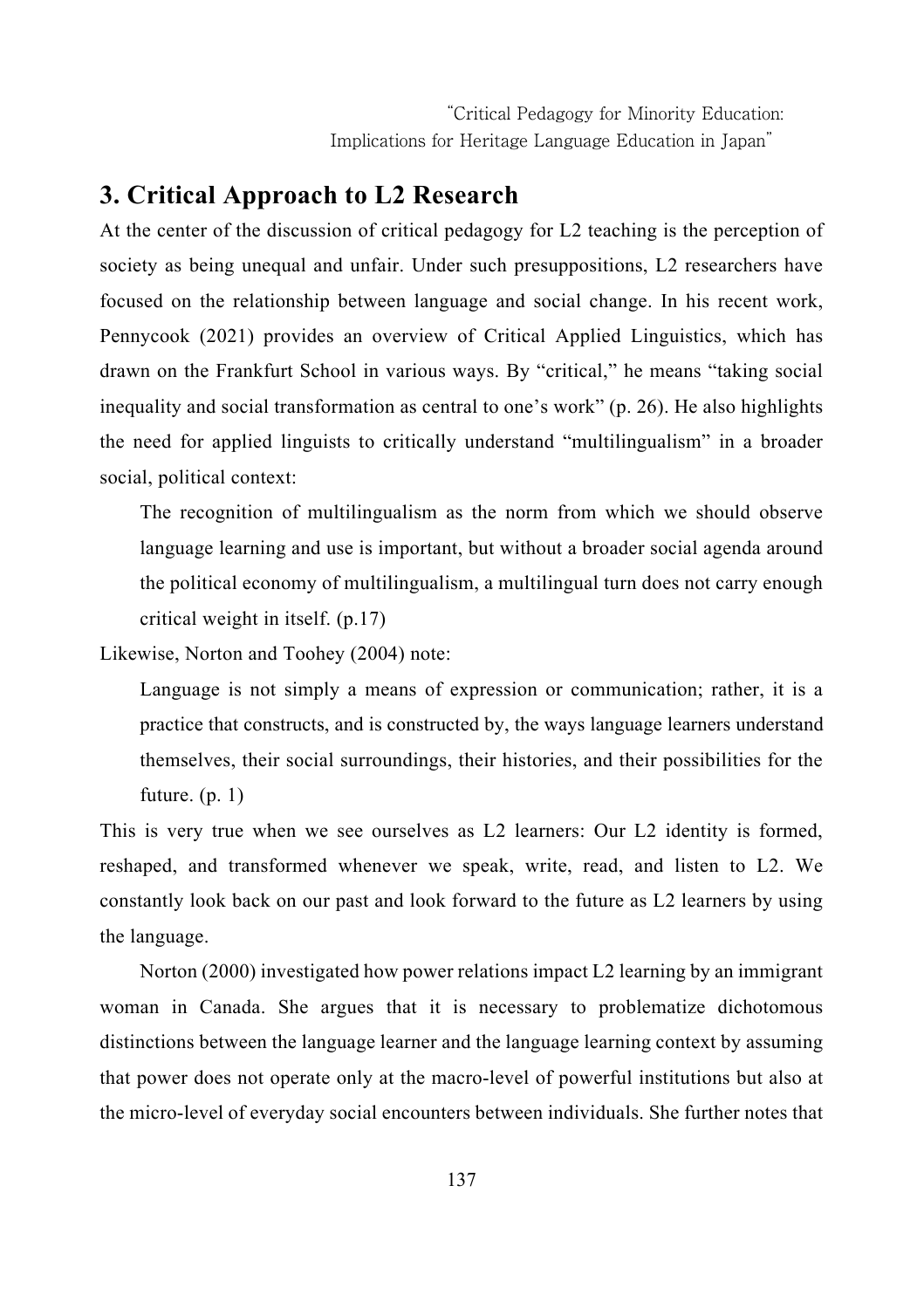The Journal of Kanda University of International Studies Vol. 34 (2022)

many applied linguists have taken for granted the conditions for the establishment of communication. They have failed to explore how inequitable relations of power limit the opportunities language learners have to practice the target language outside the classroom. By introducing the notion of "investment," Norton (2000) attempts to shed light on the complex features of a language learner's motivation for learning the target language and their multiple identities that are constantly negotiated and reshaped in social interactions.

Similarly, Crookes (1997) emphasizes the importance of critical pedagogy in L2 teaching and learning from a teacher's perspective. He argues that the situation surrounding second language acquisition (SLA) research could be improved if (a) SLA focused more on learning as being social rather than psychological; (b) it were more oriented to the qualitative tradition of investigation, particularly its style of reporting; and (c) it recognized the status of ESL teachers in native English countries as generally marginalized representatives of a marginalized constituency and accordingly did research incorporating issues of power. Crookes' discussion resonates with Norton's (2000) in that both scholars question the trends in traditional L2 motivation research to "quantify a learner's commitment to learning the target language" (Crookes, 1997, p. 10).

Recently, Japanese researchers in English language teaching have discussed the issues of power and suggested that English language education in Japan be adequately addressed from a critical perspective. Among them, Kubota (2004, p.37) introduces a concept of critical multicultural education, calling for "a more critical, transformative, liberatory, or social constructionist approach" to multicultural education.

# **4. Bringing Critical Perspectives to Minority Education**

In the U.S., immigrant children have historically been educated to abandon the language they use with their family at home and shift to English to adapt to mainstream society. In recent years, however, educators have started to regard their home language, or heritage language (HL), as an advantage rather than a deficiency. They believe that HL students'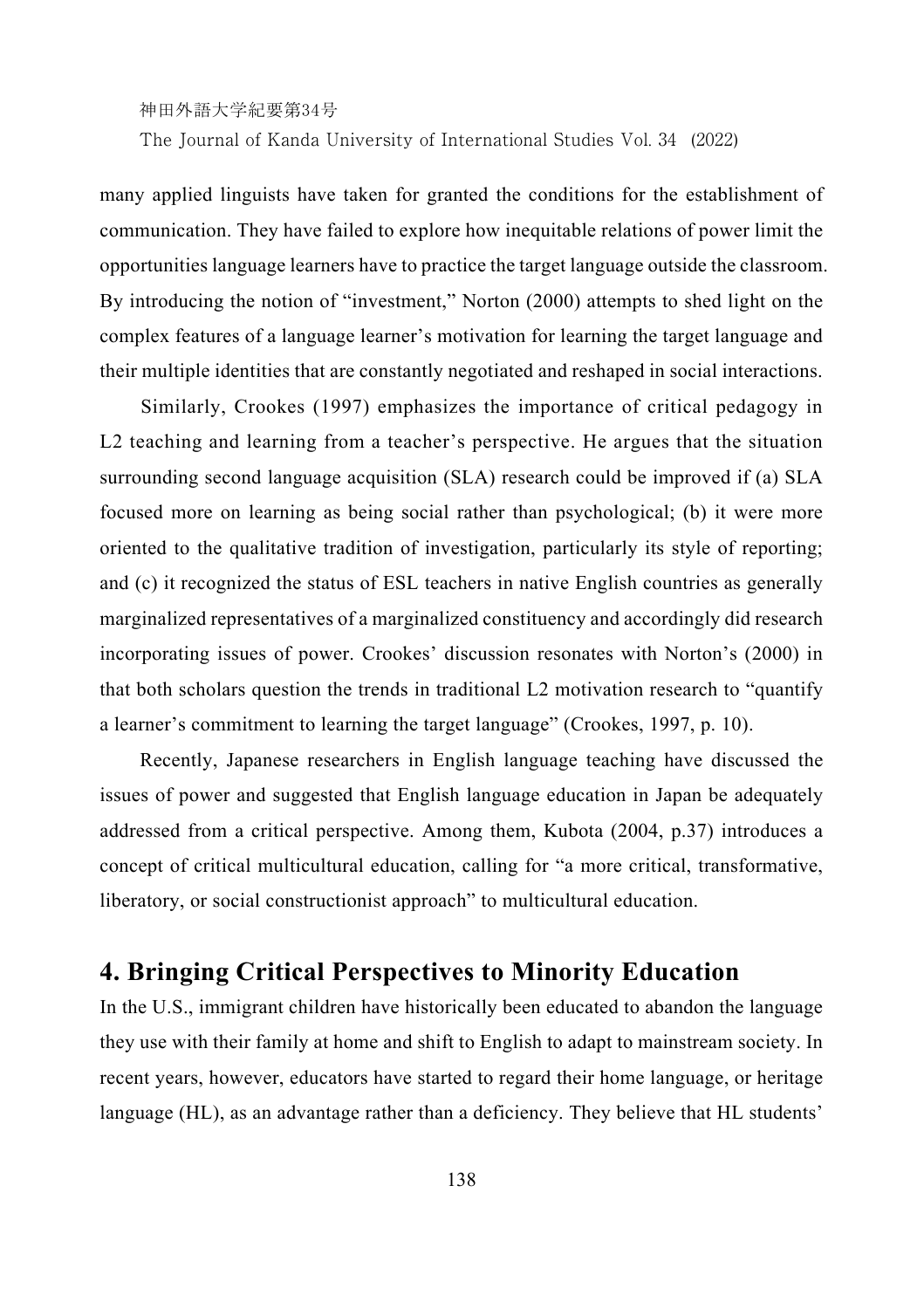rich linguistic and cultural resources are invaluable national assets (He  $\&$  Xiao, 2008; Kondo-Brown, 2001; Li & Duff, 2018).

However, even in the U.S., the curriculum designed for HL learners has not been fully developed. Without suitable options, many HL learners may be misplaced in traditional foreign language (FL) classes. It is, therefore, necessary to offer classes to them that are tailored to meet their unique needs (Kondo-Brown, 2001; Oguro & Moloney, 2012).

Crookes (2012) argues that educators in ESL contexts need to pay more attention to critical pedagogy than those in EFL contexts, as ESL learners are often marginalized or treated as inferior in mainstream society. Yet, the situations in Japan, where English is taught as a foreign language, have dramatically changed in the past few decades in terms of its linguistic and cultural diversity. With the increase in the number of immigrants, the issues of power relations now bear more significance than ever. Such a change unquestionably requires an allocation of educational supports for minority students.

The following example illustrates how critical perspectives can be put into practice in minority education in the classroom. One of the authors has been teaching a contentbased English course, an elective English course for  $3<sup>rd</sup>$  and  $4<sup>th</sup>$  year students majoring in Spanish, Portuguese, Chinese, Korean, Indonesian, Vietnamese, and Thai, at a university in Japan. The course aims to foster students' understanding of the landscape of ethnic minorities and their communities within Japan by critically examining the current social and political positions in which those immigrants are placed. In a typical lesson, the students read an article about an ethnic community in Japan, study the vocabulary, answer comprehension questions prepared by the instructor, and do group discussions on the topic.

In one of the lessons, the topic was "Minority children and education." After reading about how Japanese elementary schools have accepted Brazilian children, the instructor showed them an interview sheet that the Chiba Board of Education created for elementary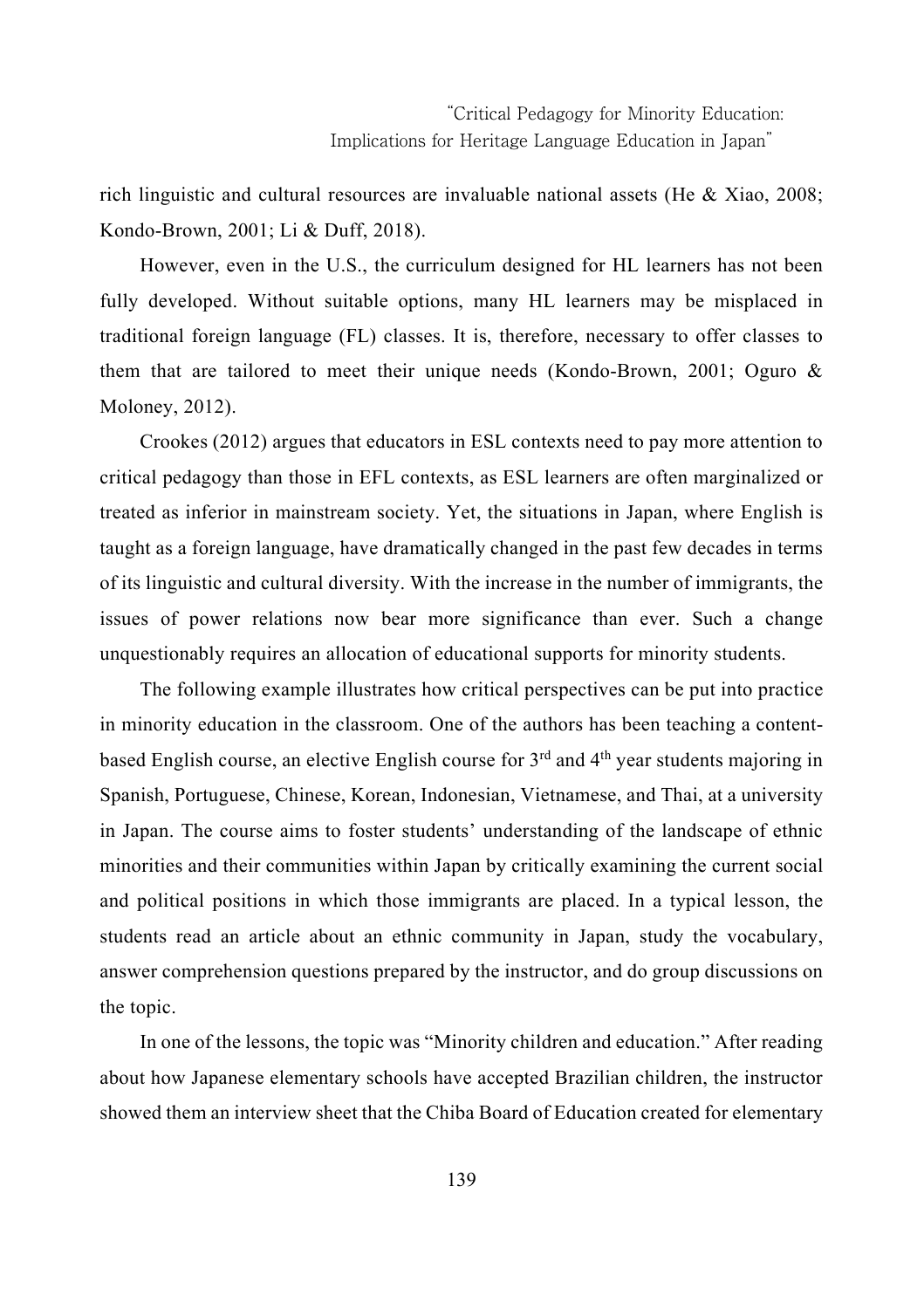神田外語大学紀要第34号 The Journal of Kanda University of International Studies Vol. 34 (2022)

school teachers to fill out. This sheet was designed to be used when their schools accept minority children to collect their personal information. It contains such questions regarding the child's name, gender, date of birth, nationality, country of origin, the language of use, Japanese proficiency, parent's information, including visa status, etc. (See the image below.)

|            |            |             |  |    | 平成     |              | 年         |          | 月日    |              |              | 記入者(          | $\lambda$    |  |
|------------|------------|-------------|--|----|--------|--------------|-----------|----------|-------|--------------|--------------|---------------|--------------|--|
| フリガナ       |            |             |  |    | 性      |              |           | 生年月日     |       | 年齢           |              | 児童区分          |              |  |
| 児童名        |            |             |  |    | 男      |              |           | 平成 年 月 日 |       |              |              | 中国帰国児童生徒      |              |  |
| 通称名        |            |             |  |    | 女      | (西暦          |           |          | 年)    |              | 外国人児童生徒      |               |              |  |
| 国籍         | 使用言語       |             |  |    |        |              |           |          | 来日目的  |              |              | 永住 - 一時滞在     |              |  |
| 出身国        | 来日         |             |  | 年  | 日<br>A |              |           |          | 編入・転入 |              | 年            | 月             | $\mathbf{a}$ |  |
| 日本の学年      | 現地での在籍校・学年 |             |  |    |        |              |           |          |       |              |              | $\frac{1}{2}$ | 学年           |  |
| 日本語能力      |            | 1. 全くわからない  |  |    |        | 1. 読み書きができない |           |          |       |              |              |               |              |  |
|            | 聞く         | 2. 挨拶が出来る   |  |    | 読む     |              | 2. かなが読める |          |       |              |              |               |              |  |
|            | 話す         | 3.簡単な指示ができる |  |    |        |              |           |          |       | 3. 簡単な漢字が読める |              |               |              |  |
|            |            | 4.簡単な会話ができる |  |    |        |              |           |          |       | 4. ひらがなが書ける  |              |               |              |  |
|            |            | 5. 会話は十分出来る |  |    |        |              |           |          |       |              | 5. 簡単な漢字が書ける |               |              |  |
| 出身国での      |            |             |  |    |        |              |           | 健康       |       |              |              |               |              |  |
| 教育環境       |            |             |  |    |        |              |           | 状況       |       |              |              |               |              |  |
| 就学歴等       |            |             |  |    |        |              |           |          |       |              |              |               |              |  |
| 日常生活上      |            |             |  |    |        |              |           |          |       |              |              |               |              |  |
| の問題点等      |            |             |  |    |        |              |           |          |       |              |              |               |              |  |
|            |            |             |  |    |        |              |           |          |       |              |              |               |              |  |
| フリガナ       |            |             |  | 結柄 |        |              |           | 贈举       |       |              |              |               |              |  |
| 保護者名       |            |             |  | 国籍 |        |              |           |          | ビザの挿類 |              |              |               |              |  |
| 通称名        |            |             |  |    |        | 使用言語         |           |          |       | 日本語          |              |               | 可 · 不可       |  |
| 住 所        | Tя         |             |  |    |        |              |           |          |       |              |              |               |              |  |
| 緊急連絡先      | Ιū         |             |  |    |        |              |           |          |       |              |              |               |              |  |
| 家族構成       |            |             |  |    |        |              |           |          |       |              |              |               |              |  |
|            |            |             |  |    |        |              |           |          |       |              |              |               |              |  |
|            |            |             |  |    |        |              |           |          |       |              |              |               | (日本語のできる人に〇) |  |
| フリガナ       |            |             |  | 続柄 |        |              |           | 使用言語     |       |              |              |               |              |  |
|            |            |             |  |    | 国籍     |              |           |          | 日本語   |              |              | 可 · 不可        |              |  |
|            |            |             |  |    |        |              |           |          | Īя    |              |              |               |              |  |
| 引取人名<br>住所 |            |             |  |    |        |              |           |          |       |              |              |               |              |  |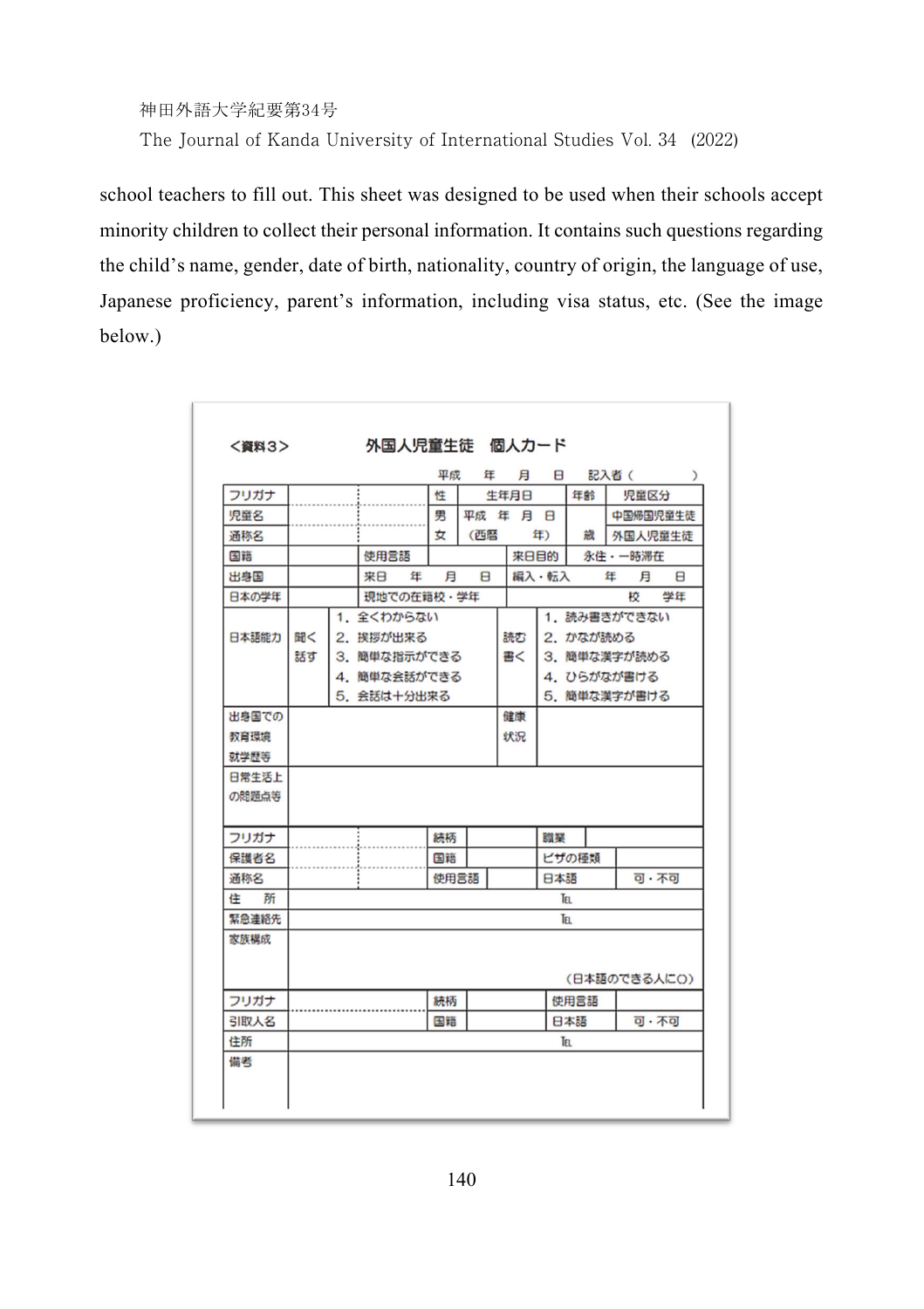Students in the English course were told first to look carefully through what is written on this sheet and discuss with their classmates in English how this card could be improved in order to understand the minority children better. They were asked to make any changes to the content by creating new questions or replacing (or deleting) existing questions so that this interview sheet would enable elementary school teachers to support minority children in better ways. Some groups created new questions about hobbies or special skills that minority students may have, arguing that identifying their strengths would lead to building a positive relationship between the teacher and the children. Others added questions about the child's "home language," "religion," "food allergies," and "prior experience with Japan or the Japanese language." It is noteworthy that by critically looking at the current educational system, the university students exhibited their sensitivity to and respect for minority children's background language and culture, both of which are fundamental to offering supportive education to immigrant children.

As indicated in research, among many aspects of minority children's backgrounds, their home language, or heritage language, is especially important. Earlier studies (e.g., Garcia, 1985) have shown that immigrants who maintain their HL performed academically better and demonstrated higher educational expectations than those monolinguals speaking only the dominant language. As such, nurturing bilingual children who speak both Japanese and their HL must be one of the goals of multicultural/multilingual education in Japan.

## **5. Empowering Minority Students**

Cummins (1983) makes crucial points as to how a teacher can empower minority students by valuing their L1 proficiency. In the U.S. and Canada, in the 1970s, for example, minority students with limited English proficiency were often labeled as "deficit," and their L1 knowledge and skills were seen as a hindrance to their English learning. Some parents also believed that improving their children's English ability was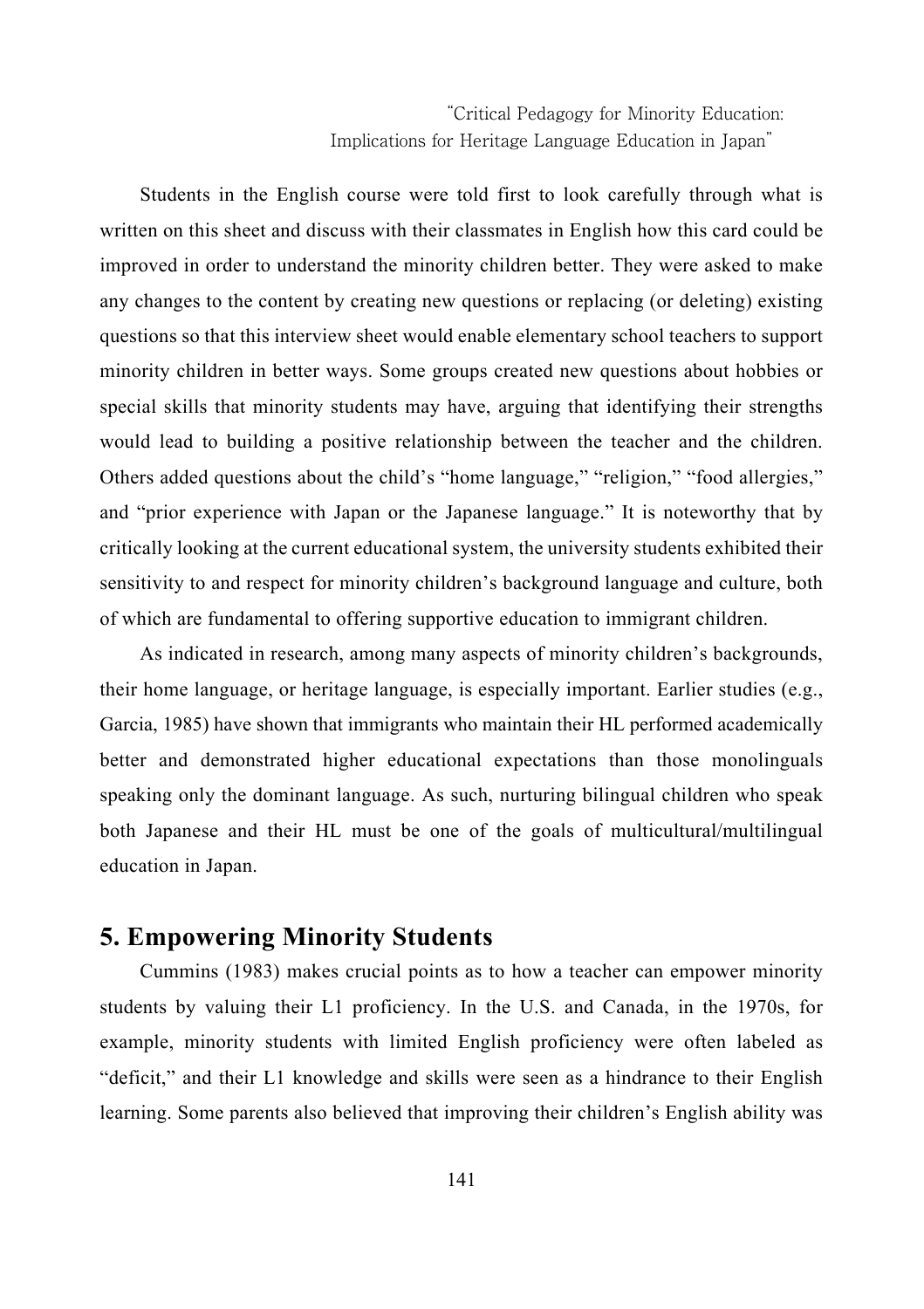神田外語大学紀要第34号 The Journal of Kanda University of International Studies Vol. 34 (2022)

the first priority. They even discouraged their children from using their home language, leading to their low self-esteem. If the teacher values the students' linguistic and cultural background as a resource that will enrich the diversity in the classroom, the students could gain a positive identity and confidence in L2 learning.

Cummins' (1983) approach centers on the tenet that minority students are "empowered" or "disabled" as a result of their interactions with their schoolteachers. He suggests that empowered students develop the ability, confidence, cultural identity, and motivation to succeed academically. Cummins further argues that the most successful bilingual programs are the ones that emphasize and use the students' L1. In Japan, too, the questions of how to empower those minority students and how to value their home language will be critical factors in enabling them to be academically successful learners and socially active participants.

Cummins (2005) proposes strategies for recognizing HL competence as a learning resource. He aims to confront and critically re-examine their own monolingual instructional assumptions. He concludes that affirmation of students' home languages within the school and after-school programs can significantly encourage HL speakers to perceive their multicultural and multilingual talents as valued components of their identities.

Unfortunately, however, stories are often heard of students with foreign backgrounds experiencing bullying or discrimination from their classmates in the Japanese context. There need to be educational measures that promote minority students' self-esteem and sense of being an essential part of society. Such attempts can, in turn, benefit the Japanese students as well by making them more culturally sensitive and more open-minded towards diversity.

# **6. Implications for Heritage Language Education in Japan**

HL learners are ethnically tied with their parent(s)' home country, and some of them maintain their HL contact with their family members who are the native speakers of the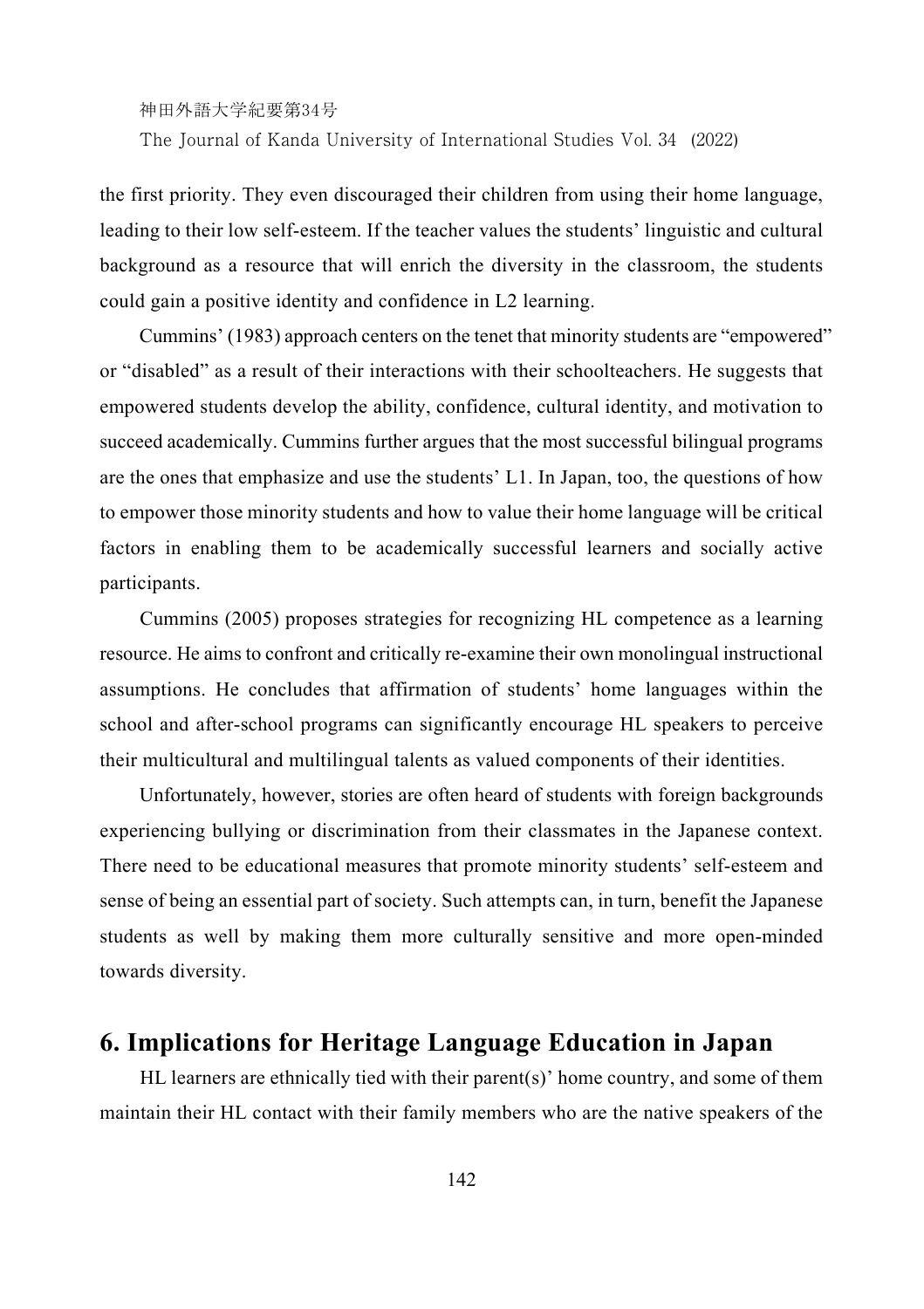target language. In most instances, they naturally grow up listening to the HL at home while interacting with the speakers of the dominant language outside. In some cases, however, when the parents believe the ability to speak their HL will hinder the children's academic achievement, they may not encourage them to communicate in their HL in and outside their home.

Every HL learner approaches HL learning with differing backgrounds and motivational orientations. Therefore, the instructors need to be sensitive to their socio-ethnic status and the unique sociolinguistic characteristics they bring to their classrooms. Such differing characteristics have a significant impact on the way they approach the target language. Likewise, depending on how HL learners position themselves and embrace their bi- or multicultural identities, the extent and the direction of their language learning motivation will vary, consequently affecting its acquisition and maintenance to differing degrees.

Hornberger and Wang (2008) advocate investigating the individual learner meticulously about how they perceive themselves as a language learner as it will help examine the relation between their learner identity and HL learning. Researchers have studied the systematic relationship between HL learning and learner identity and their relevance to HL proficiency, self-esteem, or self-efficacy (Lee, 2002; Lee, 2005; Whitesell et al., 2009; Yu, 2015).

According to Nakajima (2017), an HL differs from a mother tongue: It is the language coupled with the speaker's identity fluctuating together, while a mother tongue serves as the foundation for the speaker's identity. Similarly, the HL speakers' perceptions and attitudes toward their HL depend greatly on how the HL is perceived or valued by others and society. Currently, children of immigrants in many countries outside Japan are treated as prospective citizens who are indispensable to society. However, as Nakajima (2017) points out, in Japan, they can at best be placed in a special class prepared for intensive training in the Japanese language. Their HL maintenance is likely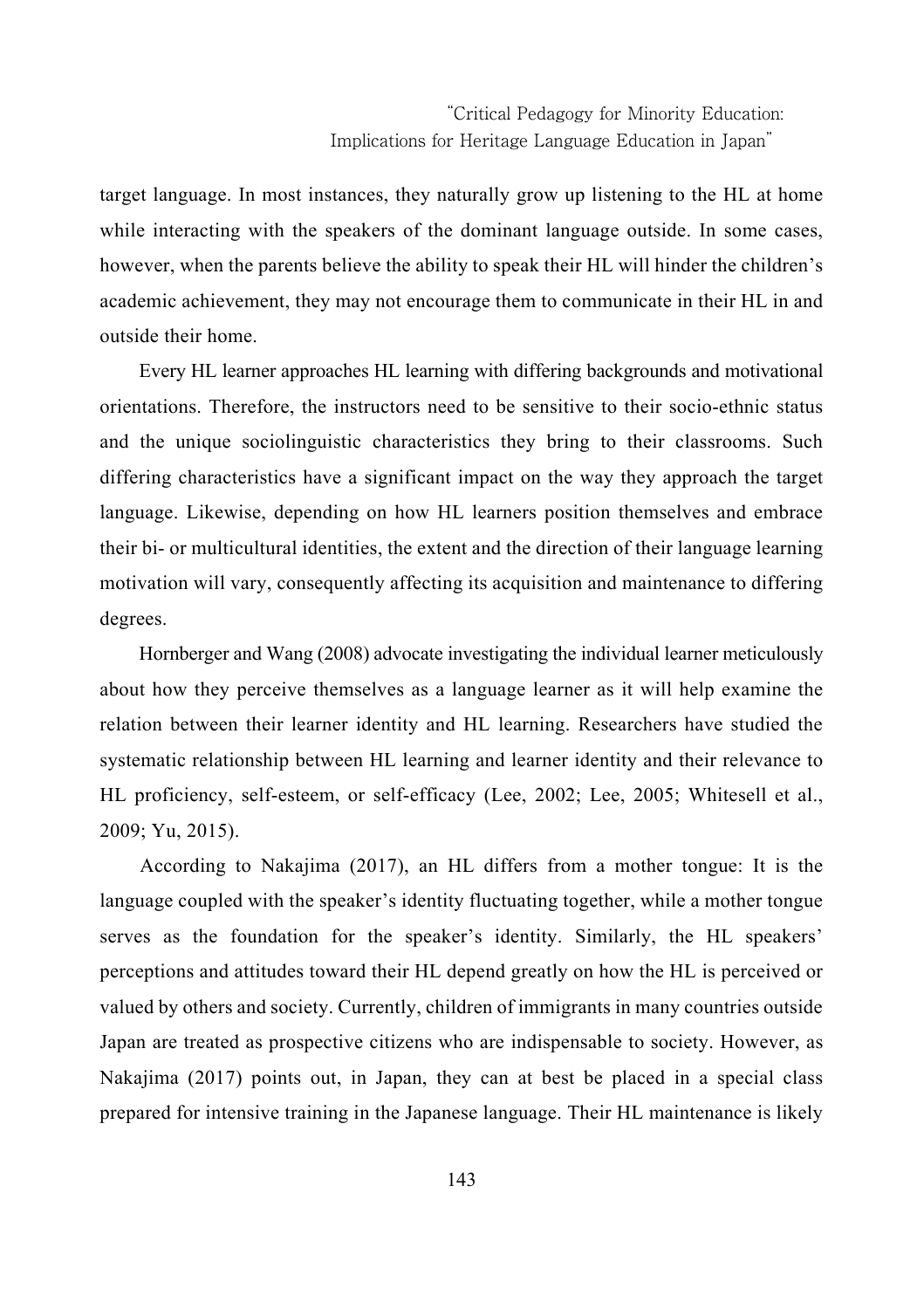The Journal of Kanda University of International Studies Vol. 34 (2022)

to be neglected, let alone their identity as a learner. As a result, it is not surprising to find that the high school dropout rate for non-Japanese students is more than seven times higher than for Japanese students (MEXT, 2020).

Every HL is a valuable resource to society, which is a view linked to Freire's philosophy discussed earlier. Shintani's (2018) study on the HL use and maintenance by Peruvian immigrant communities in Japan indicates that the HL is positively associated with the HL learners' self-esteem and confidence. As such, the HL must be preserved with the help of the community, teachers, and parents.

Other HL studies in different contexts also emphasized the importance of the community and the family. For example, Sugita (2000)'s ethnographic case study of HL learners in Hawai'i showed that the learners' "continuity" with other Japanese Americans in Hawai'i and their "connection" to the home language and culture in Japan significantly influenced each student's identity construction. Equally, more scientific studies need to be conducted in the context of HL learners in Japan, regarding the HL learners' continuity with their family or community within the society and their connection to their parent's home culture.

Other researchers (He & Xiao, 2008; Muramoto & Karsten, 2017) have reported that the resources HL learners bring help enrich the language classrooms linguistically and culturally and promote the other students' awareness and sensitivity to different languages and cultures. Such awareness and sensitivity, in return, promote the pride and self-esteem of the HL learners (Nakajima, 2017). Thus, growing up and being educated multilingual with rich cultural sensitivities, those HL learners can contribute to the language classrooms, society, and the nation as a whole to a great degree. For such potentials to be realized, pedagogic support is crucial in the classroom as well as at the local and national policy levels.

At the classroom level, the different amount of linguistic and cultural knowledge and the identity frame concerning their backgrounds may lead the HL learners to have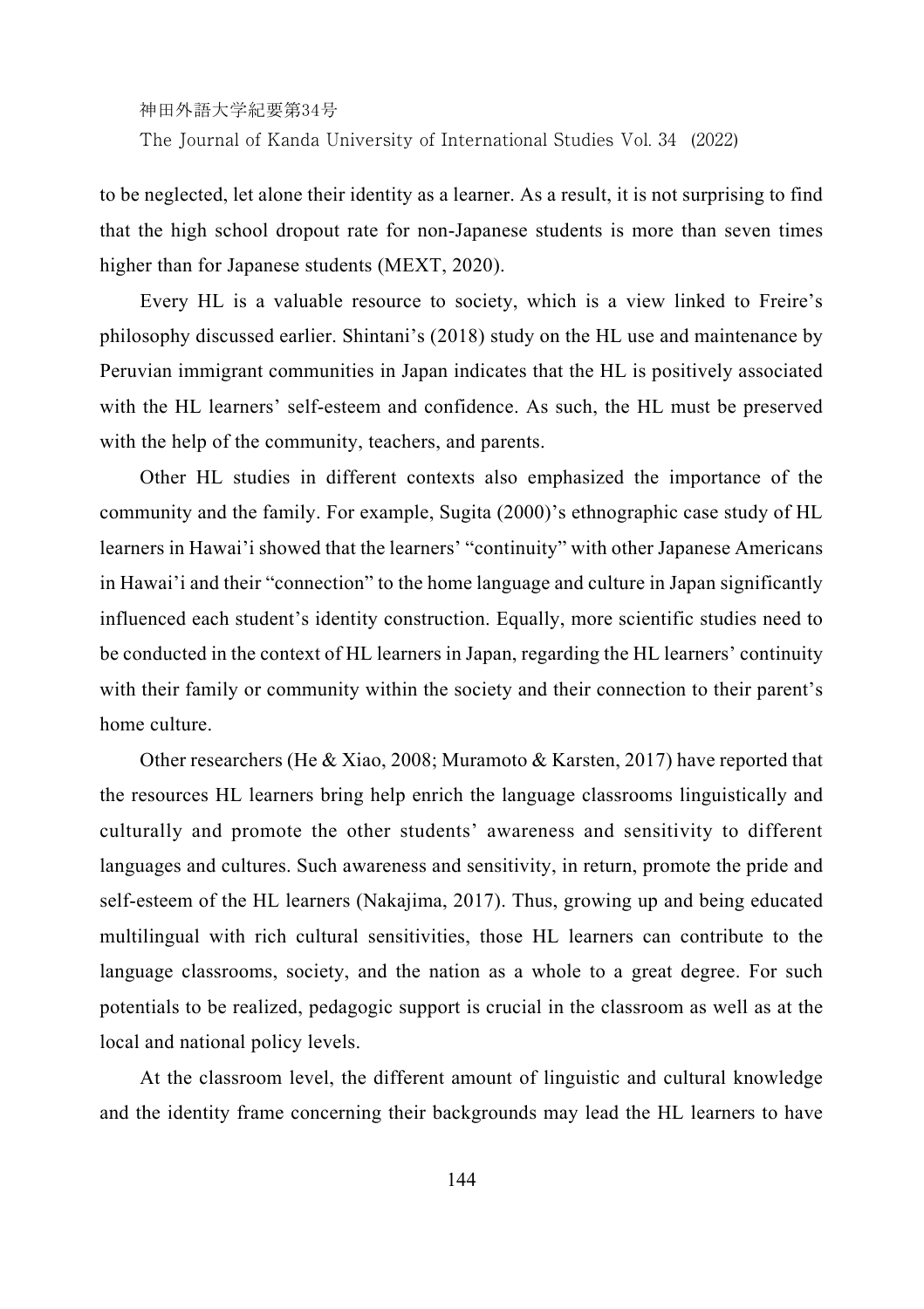entirely different motivational attitudes to their language learning. Their demotivation or resistance to the ways they are taught their "own" HL becomes fully understandable when they are treated the same as other FL learners.

In Japan, where HL learners have become visible only recently, they are most likely placed in an FL class designed for Japanese learners of the target language. In such mixed classroom settings, the instructor may face challenges responding to the different linguistic needs of the HL and FL learners (Abdi, 2011). When those mixed learners are in the same classroom, it is important to promote peer interactions so that both learner groups benefit from each other. It is likely for the students to possess different levels of linguistic proficiency and cultural knowledge and position themselves differently, having unique identities, attitudes, and motivations for learning the target language.

The population of students with multicultural family backgrounds who go on to higher education has significantly grown for the past few decades in Japan. Nonetheless, the number of learners who decide to pursue learning their HLs in the long term is still limited, and their voices are often unrecognized. Those students may come from different learning environments and enter the university for unique reasons or specific goals. Consequently, they may be isolated from the mainstream classroom culture, which is often dominated by Japanese FL learners. With HL learners' voices unheard, there will be no way to liberate them from social and cultural hegemony, as advocated by critical pedagogists, and therefore fully educate them.

There is no doubt that HL learners are becoming more visible and identifiable with their linguistic and cultural richness in contemporary Japan. It is, therefore, crucial to critically examine the current educational circumstances HL learners belong to, understand the difficulties they may encounter in their academic pursuits, and offer support systems to value and foster further development of their languages, literacies, and cultural competencies (Kondo-Brown & Brown, 2008; Li & Duff, 2018; Sugita & Park, 2020).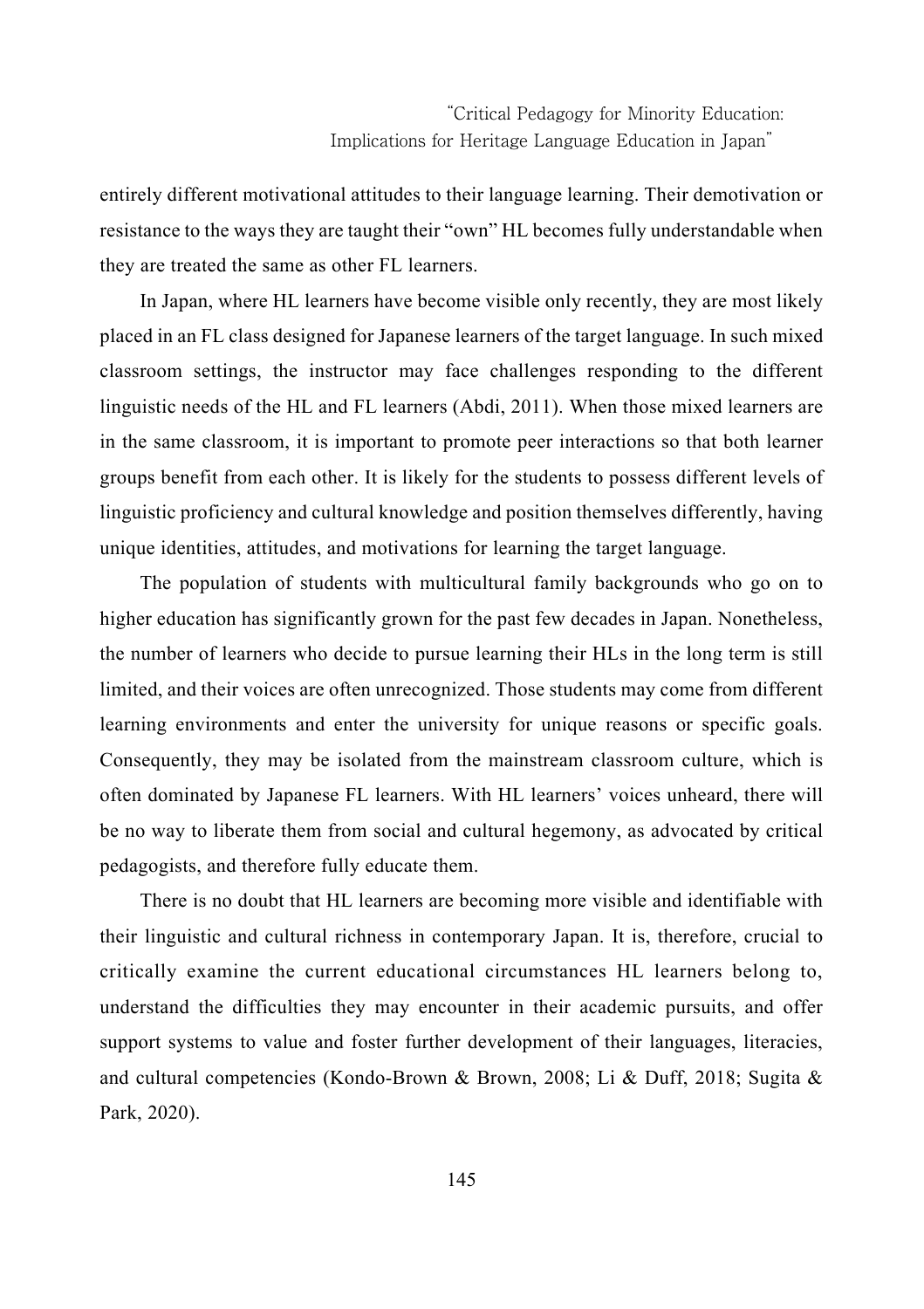The Journal of Kanda University of International Studies Vol. 34 (2022)

# **7. Conclusion**

This paper attempted to shed light on the need to understand the challenges that minority students in Japan, especially HL learners, may face in their academic paths. HL education must be recognized as a field of scientific inquiry that is distinguishable from the traditional bi- and multilingualism and FL education. Pennycook (2021) points out that merely recognizing multilingualism as the norm underlying language learning and use is not enough. Many essential research agendas require applications of society and countryspecific inquiries.

The literature mentioned above is based to a great degree on studies on bilingual education in North America, but it provides a lot of implications for the Japanese context. In particular, Cummins' (1983) perspective, which is consistent with Freire's framework, of empowering minority students is crucial. This approach will enable scholars in Japan to perceive the minority students' home language or HL as a "resource," which will enhance the linguistic and cultural enrichment of their learning environment, making it beneficial both to the minority and Japanese students.

Historically, Japanese authorities have neglected and sometimes negated the significance of indigenous languages and cultures such as Ainu and Ryukyuan. Likewise, the two largest ethnic groups of the Chinese and the Koreans have often been discriminated against in various societal situations. It is regretful that our students have typically been given very few chances at school to deepen their understanding of the country's cultural and linguistic richness.

As repeatedly mentioned, one way of empowering minority students is the use of their home language. Some researchers have introduced the attempts made in Japanese public schools to incorporate the students' L1 into classroom teaching concerning Chinese, Portuguese, and Filipino students (Kiyota, 2016). Nevertheless, we believe education for linguistic minorities in Japan still has much room for improvement to raise the cultural and linguistic awareness of students of all ethnic backgrounds, especially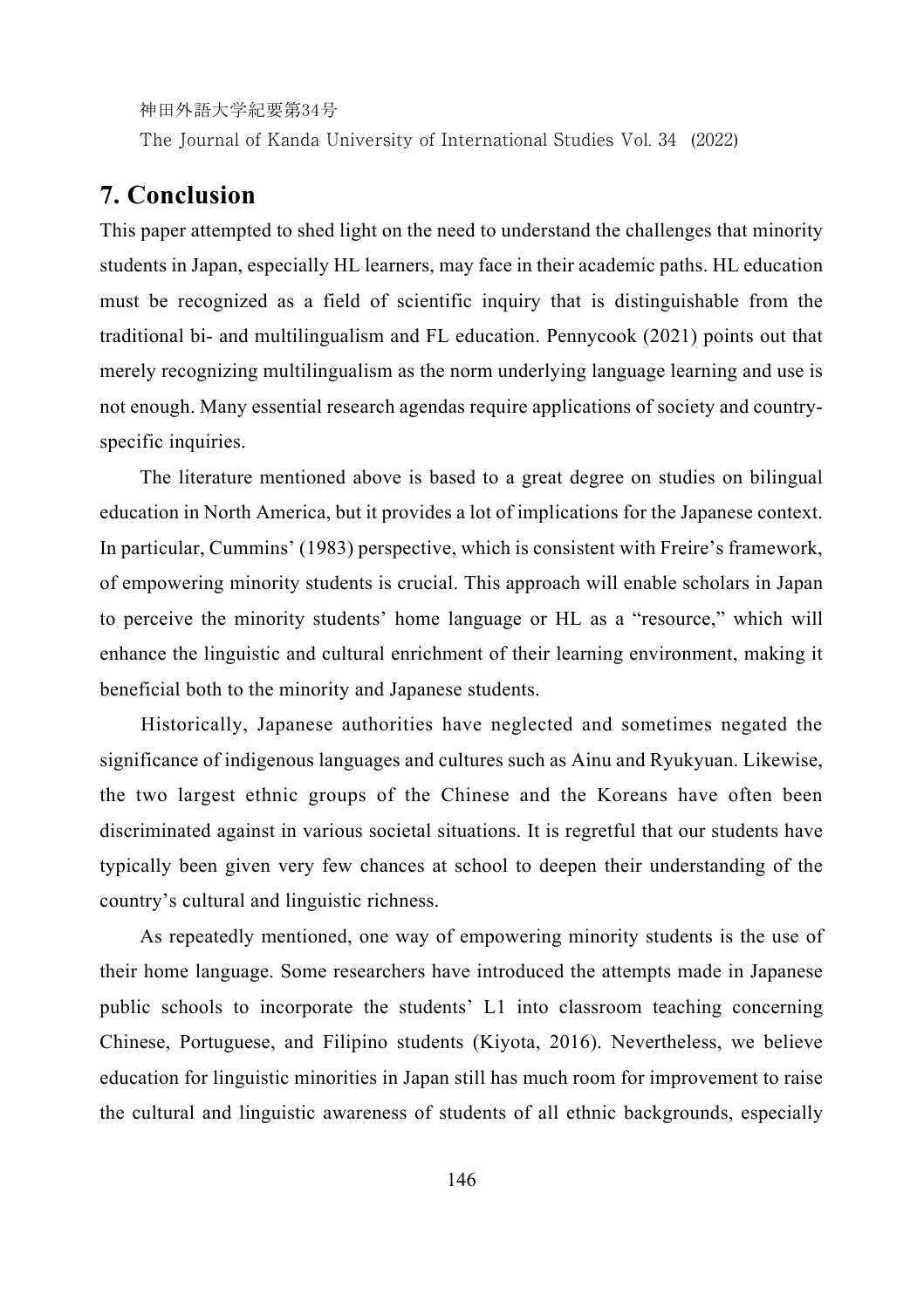Japanese students, and realize a truly multilingual and multicultural society. The first step is the "emancipation" of students, one of the fundamental conceptions of the critical theory developed by the Frankfurt School intellectuals.

# **References**

- Abdi, K. (2011). 'She really only speaks English': Positioning, language ideology, and heritage language learners*. The Canadian Modern Language Review, 67*(2), 161-189.
- Chacón, C. (2009). Transforming the curriculum of NNESTs: Introducing critical language awareness (CLA) in a teacher education program. In Kubota, R. & Lin, A. (Eds*). Race, Culture, and Identities in Second Language Education.* (pp. 215-233). NY: Routledge.
- Crookes, G. (1997). SLA and language pedagogy: A socioeducational perspective. *Studies in Second Language Acquisition, 20*, 93-116.
- Crookes, G. (2012). Critical pedagogy in language teaching. In L. Ortega (Ed.). *The Encyclopedia of Applied Linguistics.* Wiley/Blackwell
- Cummins, J. (1983). Functional language proficiency in context: Classroom participation as an interactive process. In W. J. Tikunoff (Ed.), *Compatibility of the SBIS Features with Other Research on Instruction for LEP Students*. (pp.109-131). San Francisco: Far West Laboratory.
- Cummins, J. (2005). A proposal for action: Strategies for recognizing heritage language competence as a learning resource within the mainstream classroom. *The Modern Language Journal, 89*(4), 585-592.

Freire, P. (2018). *Pedagogy of the oppressed*. New York: Bloomsbury.

Freire, P. (1967 [1974]). *Education: The Practice of Freedom*. Originally published in 1967 as Educaçåo ecomo práctica de liberdade. Rio de Janeiro: Paz e Terra. Published in English in 1974 as part of Education for critical consciousness. London: Sheed  $\&$ Ward.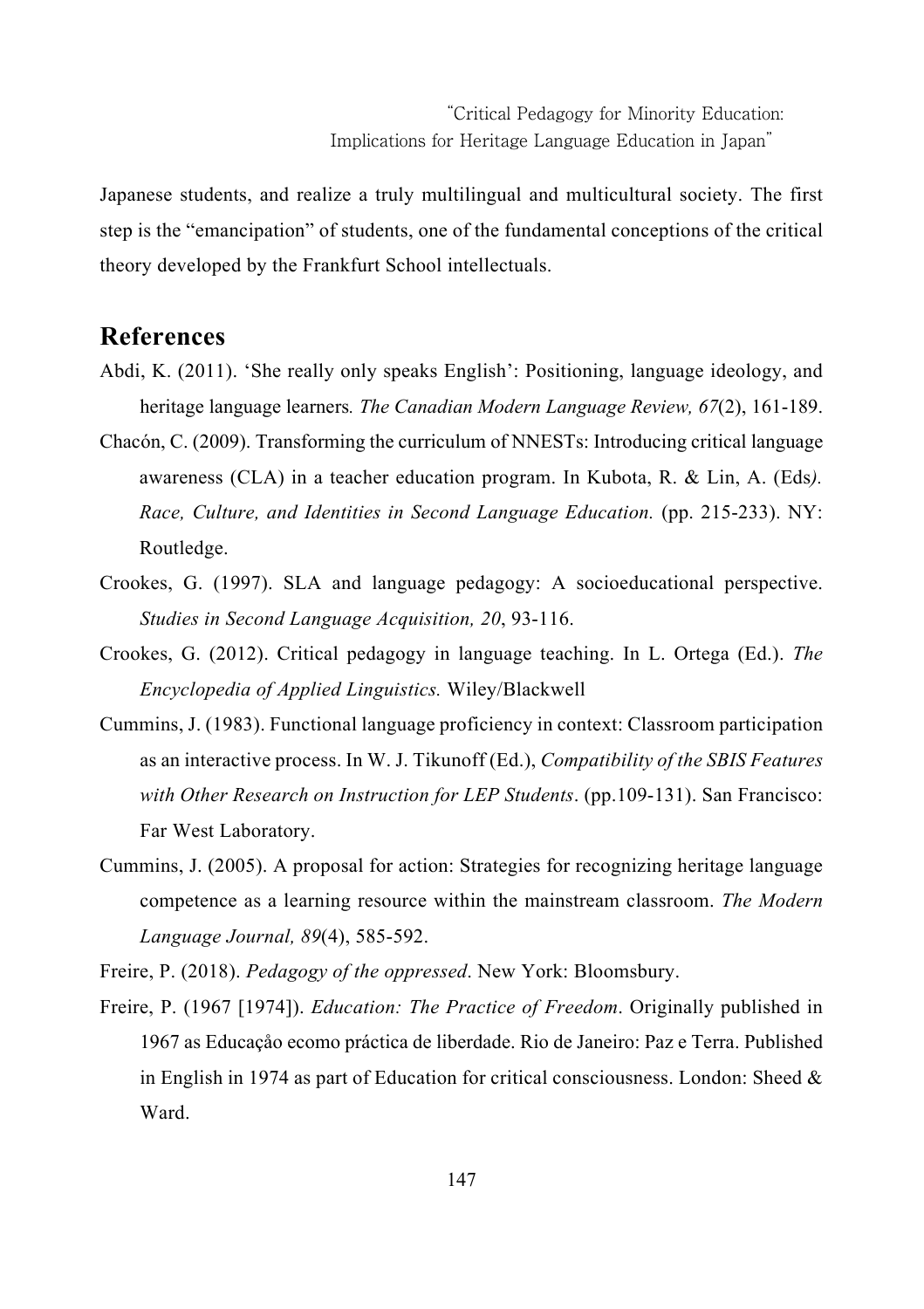The Journal of Kanda University of International Studies Vol. 34 (2022)

- Garcia, H. (1985). Family and offspring language maintenance and their effects of Chicano college students' confidence and grades. In E. Garcia, & R. Padilla (Eds.), *Advances in bilingual education research*. (pp.226-243). Tucson: University of Arizona Press.
- Giroux, H. A. (1988). *Schooling and the Struggle for Public Life: Critical Pedagogy in the Modern Age.* Minneapolis: University of Minnesota Press.
- He, A. & Xiao, Y. (2008). *Chinese as a heritage language*. HI: The University of Hawai'i Press.
- Hornberger, N. H. & Wang, S. C. (2008). Who are our heritage language learners? Identity and biliteracy in heritage language education in the United States. In D. M. Brinton, O. Kagan & S. Bauckus (Eds.), *Heritage language education: A new field emerging*. (pp.3-35). New York, NY:Routledge.
- Kondo-Brown, K. (2001). Heritage language students of Japanese in traditional foreign language classes: A preliminary empirical study. *Japanese Language and Literature, 35*(2), 157-180.
- Kondo-Brown, K. & Brown, J. D. (Eds.). (2008). *Teaching Chinese, Japanese and Korean heritage language students: Curriculum needs, materials, and assessment*  (ESL & Applied Linguistics Professional series). Mahwah, NJ: Lawrence Erlbaum **Associates**
- Kubota, R. (2004). Critical multiculturalism and second language education. In B. Norton & K. Toohey (Eds.). *Critical Pedagogies and Language Learning*. (pp. 30-52). New York, NY: Cambridge University Press.
- Lee, S. K. (2002). The significance of language and cultural education on secondary achievement: A survey of Chinese-American and Korean-American Students. *Bilingual Research Journal, 26*(2), 327-338.
- Lee, R. M. (2005). Resilience against discrimination: Ethnic identity and other-group orientation as protective factors for Korean Americans. *Journal of Counseling Psychology, 52*(1), 36-44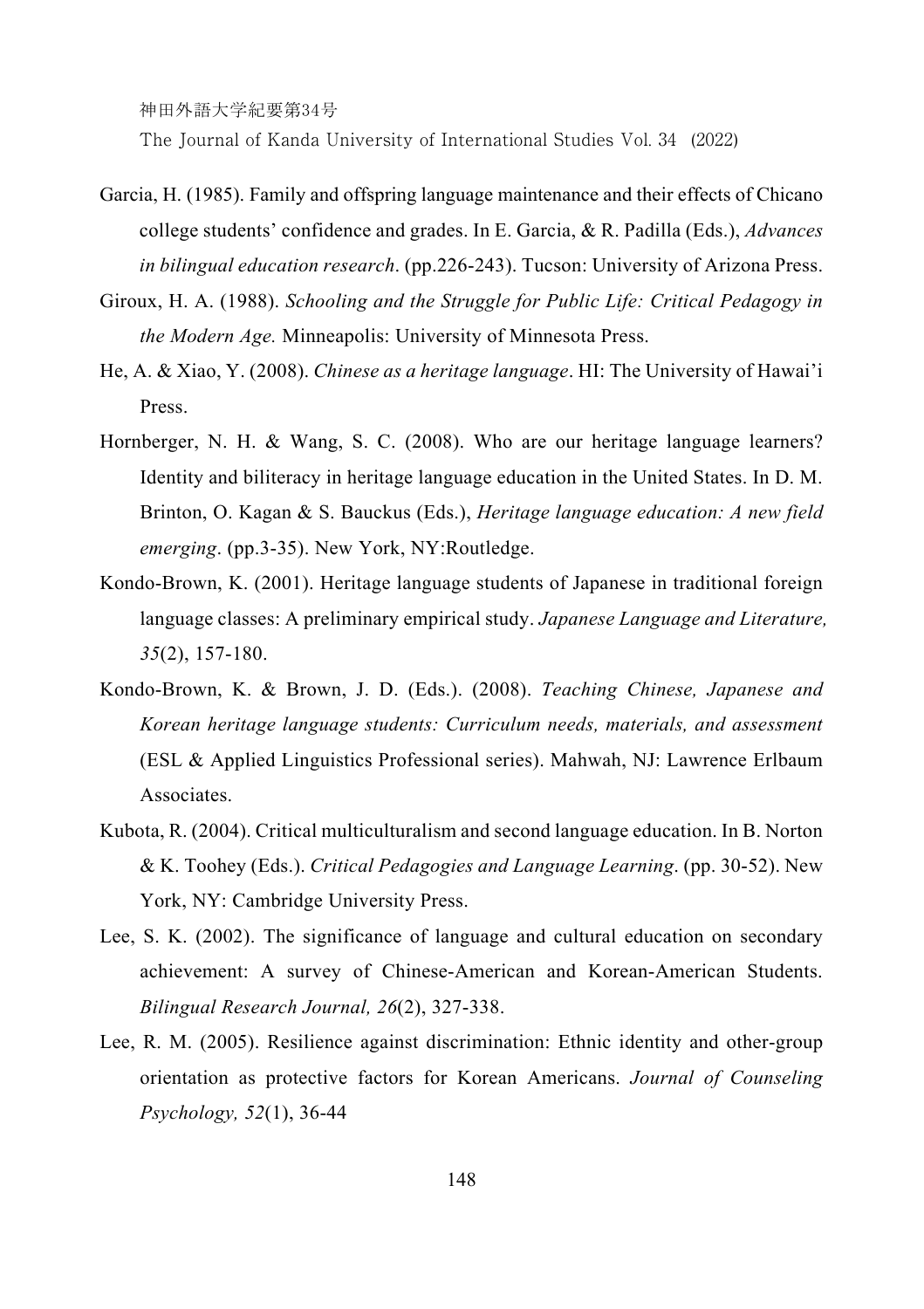Li, D. & Duff, P. (2018). Learning Chinese as a heritage language in postsecondary contexts. In C. Ke (Ed.), *The Routledge handbook of Chinese second language acquisition*. (pp.318-335). NY: Routledge.

Marcuse, H. (1964). *One-Dimensional Man*. NY: Routledge.

- Muramoto, E. M. & Karsten, A. (2017). Heritage language and L2 learning connections: Views from within Japan. *Journal of Center for International Education and Research, Gunma University, 16*, 57-65.
- Nakajima, K. (2017). Heritage-language-based multiliteracy education: Looking back on US, Canada, EU and the current situations in Japan. *Studies in Mother Tongue, Heritage Language, and Bilingual Education, 13*, 1-32.
- Norton, B. (2000). *Identity and Language Learning: Gender, Ethnicity and Educational Change*. Pearson Education.
- Norton, B. & Toohey, K. (2004). Critical pedagogies and language learning: An introduction. In B. Norton & K. Toohey (Eds.). *Critical Pedagogies and Language Learning*. (pp.1-17). NY: Cambridge University Press.
- Oguro, S. & Moloney, R. (2012). Misplaced heritage language learners of Japanese in secondary schools. *Heritage Language Journal, 9*(2), 70-84.
- Ooiwa-Yoshizawa, A. (2012). Implications of EFL critical pedagogy: Theory, practice and possibility. 敬和学園大学研究紀要, 21, 21-29.
- Pennycook, A. (2021). *Critical Applied Linguistics: A Critical Reintroduction*. (2nd edition). NY: Routledge.
- Shintani, R. (2018). *Maintaining the heritage language: A challenge for the Peruvian-Japanese community.* Grant-in-Aid for Scientific Research (C). Final Research Report.
- Sugita, M. (2000). *Identity and second language learning: Local Japanese learning Japanese in Hawai'i*. (NFLRC NetWork #18) Honolulu: University of Hawai'i, Second Language Teaching & Curriculum Center. Retrieved from: http://hdl.handle.net/10125/8954